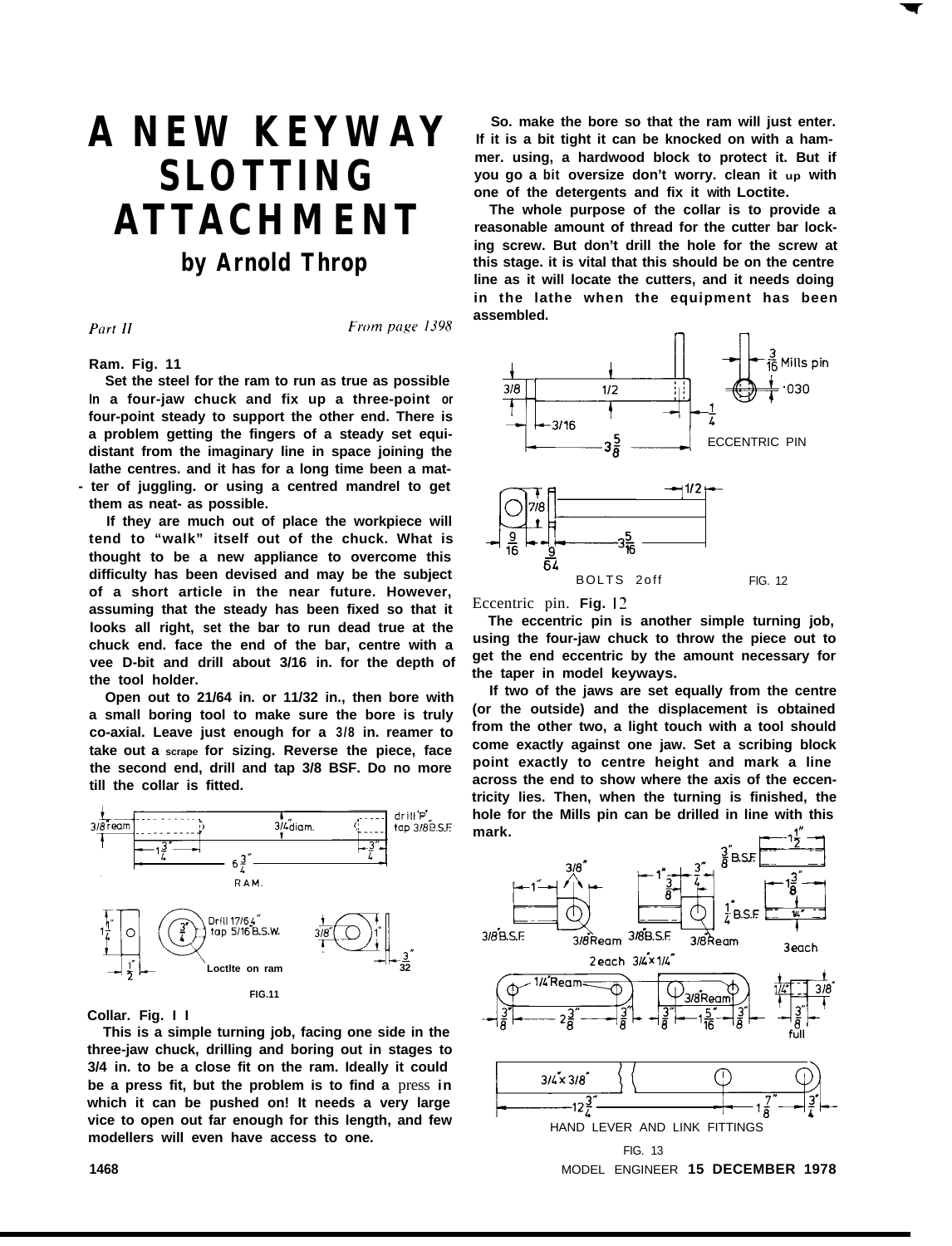**on a hit of wrap to ensure it is not cutting oversize. a limit to the movement when the cutting tool goes Drill 3/16 in. and drive in the Mills pin. through the hole when cutting a keyway. I have**

**the round ended fittings. Those for the ram and the anchorage point are just turned out of 3/4 in. by 3/8 in. flat bright steel. The hinge pins and bushes Cutter bars and tool bits. Fig. I3 have been arranged for the easiest of construction. It used to he an accepted practice in full-size the one point of note being that the bushes must he engineering, years ago, to make a key one quarter a little more than 3/8 in. long to prevent binding the shaft diameter in width. Following this for**

**File a flat where the drill has to start and check it The big washer to go on the ram is just to provide found it an advantage to put a rubber ring at each Hand lever and link fittings. Fig. I3 end of the ram. Black 0 rings are suitable for this The hand lever is a very simple piece and so are as the buffer effect takes the jolt out of the lever.**

models gives keys varying from I/l6 in. wide in a

| Shaft<br>diameter |              |     |        | 7.4<br>″16 |               | $5^{2}_{8}$ |        | 7"                |                  |
|-------------------|--------------|-----|--------|------------|---------------|-------------|--------|-------------------|------------------|
| width<br>Key      | ʹ16          | 104 |        | п<br>′64   | $\frac{1}{8}$ | האי         | *16 เ  |                   |                  |
| Keyway<br>depth   | $\cdot 032'$ |     | $039*$ | 0479       | .055''        | 062         | .077'' | .093 <sup>′</sup> | $.110'$ $.125''$ |

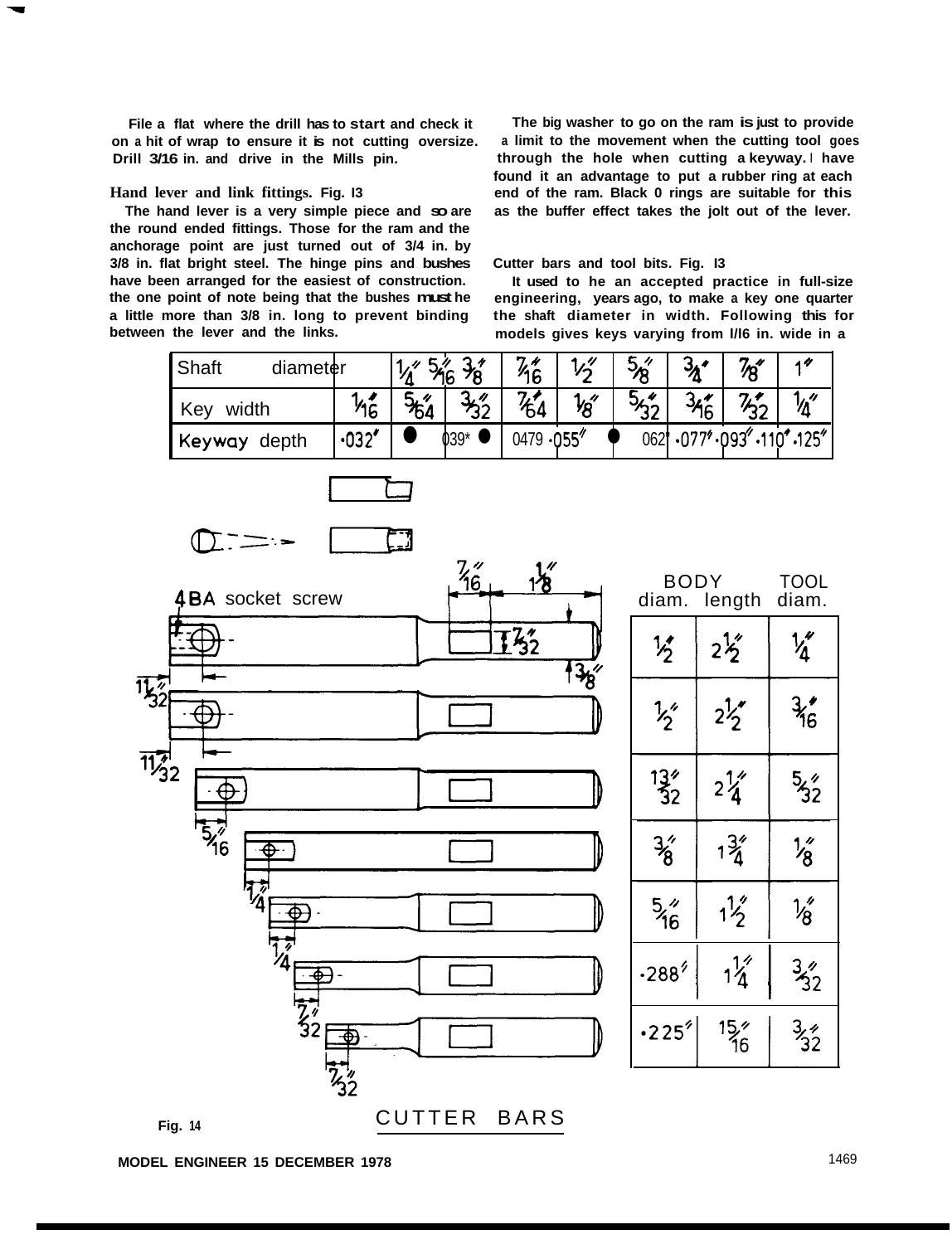$1/4$  in. shaft to  $1/4$  in. wide in a  $\vert$  in. shaft. Although the larger full-size keys were usually only about two-thirds of the width in thickness it is better in models to use square keys. Then the keyway, measured from the crest of the shaft is a depth equal to half the width. Deducting this from the bore size gives a figure which roughly represents the diameter of cutter bar which can be used when the cutting is just starting.

Actually, this figure is a bit too much, as the tool bit will have to project from the bar a little more than the theoretical half key thickness. The drawing of the cutter bars, Fig. 14, gives the diameters for the range  $1/4$  in. to 1 in. bore, with suggested lengths.

Because all these cutter bars are of small diameter relative to their length they will be "springy" so they should be kept as short as reasonable, having regard to being long enough to reach through the bores. But I have tested both the smallest and that with the l/4 in. wide cutter on steel, and they work perfectly well, so there need be no doubts about working to these sizes. Of course, no size of cutter bar need be made until a job turns up which demands it, though no doubt some people will make several, once started and in the mood to do it.

Each cutter bar needs the cross hole for the tool bit drilling in the lathe with the whole appliance fixed on the boring table, as in Fig. 15. If a flat is filed on the bar the cross hole should go through centrally, and this is very important for the setting of the tool bit later. They are very small to hold in the fingers in dangerous proximity to a grinding wheel, so a dummy holder should be made for each size, though it can have a different size each end, and the actual diameter is not very important.

The purpose of the dummy holder is merely to hold the bit securely while grinding, and keep the fingers from being ground. In use, first grind a flat that is wide enough for the intended keyway. Then, turning the holder approximately 90 deg., grind a flat until a micrometer reading shows the appropriate amount to have been removed. Check all the

*Fig. 15: Drilling a cutter bar for a roolbit.* 





*Fig. 16: Collection of curter bars cznd too/bit holders.*

time to see that a little, but not excessive. side clearance is being made.

For example, making a 3/32 in. cutter out of  $1/g$  in. dia. steel, the amount to take off the first side will be  $\overline{O}$  I5 leaving  $\overline{O}$  IO, then taking the work to the other side of the wheel and removing another ,015. finishing at ,093. If this is done properly the cutting part of the bit will be central with the still remaining cylindrical part, and when mounted will be equally above and below the lathe centre height, and the right attitude in the bore.

Those who have the Quorn grinder will at once see how a tool bit of this kind can be made on that machine with the clearance angles under mechanical control.

It is a good thing to use high-speed steel for these small bits, even though the speed of cutting is so low. The steel, purchased as "hardened drill rod", i.e. twist drill blanks which have not had the flutes ground in, and obtainable from good tool stores, will have had perfect heat treatment and will keep its edge better, even though trailing on the return stroke in the slotting operation. To get a short piece it can be nicked on the corner of a grinding wheel and broken off in the vice. Fig. I6 shows a collection of cutter bars and holders, some with tool bits in place.

## **Holding down bolts.** Fig. I2

Bolts made specially are really advisable for this equipment, and can be readily made from 718 in. dia. bright mild steel. All the sizes are given in the drawings. Keep them for this duty, in the block itself, and they will never be damaged or need to be searched for.

### **Operating the equipment**

First of all it is essential that tool bits be kept sharp. As the tool is overhanging a long way from its support, on a relatively thin bar even in the larger sizes, it tends to "push off' from the surface to be cut. Bring the tool up carefull  $\phi$  the place where-it starts cutting, with the saddle locked on the bed, then feed evenly and regularly with the cross slide screw, using the micrometer dial all the time.

If you go too greedily the tool will strike the end face of the work and refuse to enter. If that happens